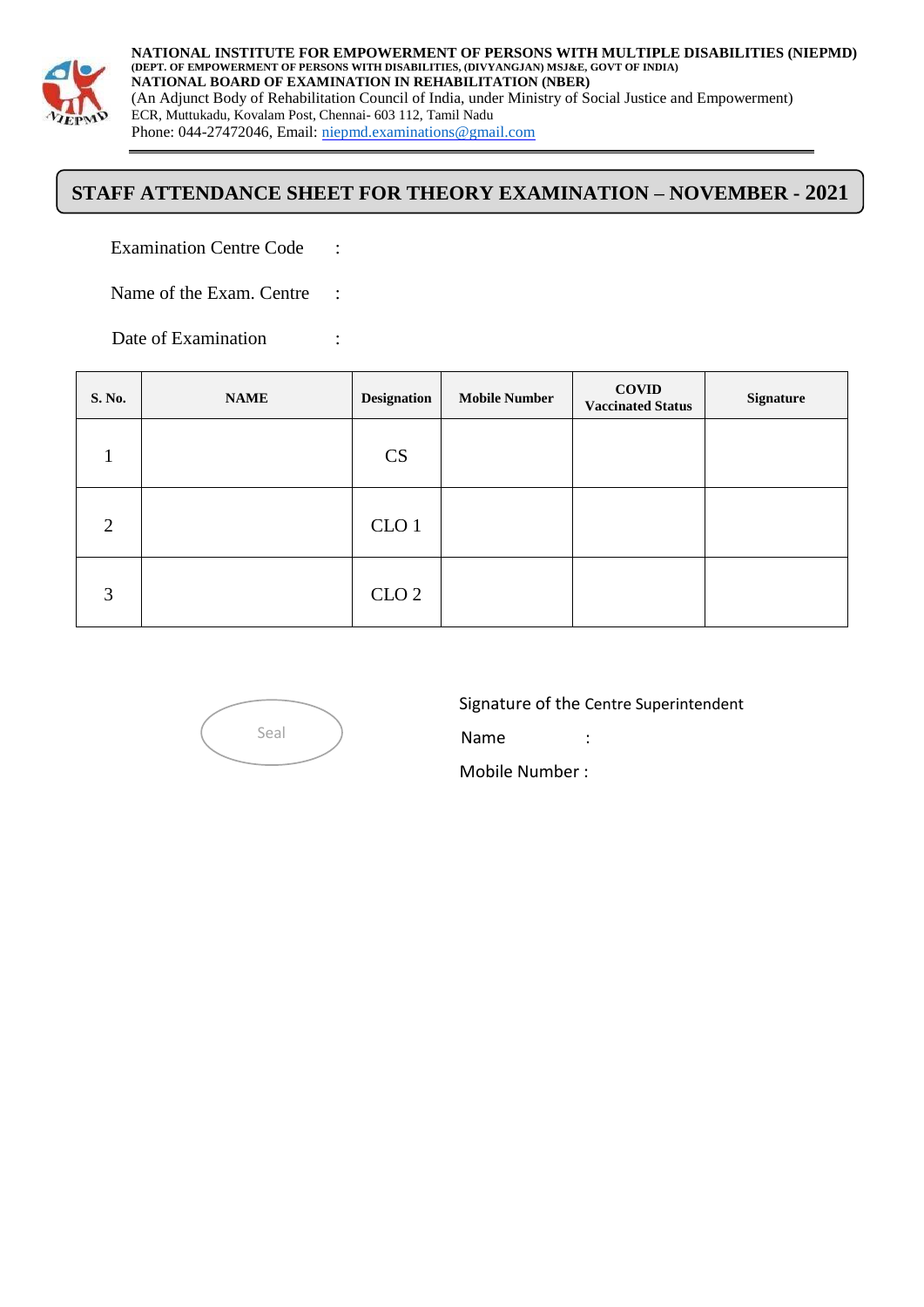

**NATIONAL INSTITUTE FOR EMPOWERMENT OF PERSONS WITH MULTIPLE DISABILITIES (NIEPMD) (DEPT. OF EMPOWERMENT OF PERSONS WITH DISABILITIES, (DIVYANGJAN) MSJ&E, GOVT OF INDIA) NATIONAL BOARD OF EXAMINATION IN REHABILITATION (NBER)** (An Adjunct Body of Rehabilitation Council of India, under Ministry of Social Justice and Empowerment) ECR, Muttukadu, Kovalam Post, Chennai- 603 112, Tamil Nadu Phone: 044-27472046, Email: [niepmd.examinations@gmail.com](mailto:niepmd.examinations@gmail.com)

## **STAFF ATTENDANCE SHEET FOR THEORY EXAMINATION – NOVEMBER - 2021**

Examination Centre Code :

Name of the Exam. Centre :

Date of Examination :

| S. No.         | $\mathbf{NAME}$ | Designation | <b>Mobile Number</b> | $\bf COVID$<br><b>Vaccinated Status</b> | <b>Signature</b> |
|----------------|-----------------|-------------|----------------------|-----------------------------------------|------------------|
| $\mathbf{1}$   |                 | Invigilator |                      |                                         |                  |
| $\overline{2}$ |                 | Invigilator |                      |                                         |                  |
| $\mathfrak{Z}$ |                 | Invigilator |                      |                                         |                  |
| $\overline{4}$ |                 | Invigilator |                      |                                         |                  |
| 5              |                 | Invigilator |                      |                                         |                  |
| 6              |                 | Invigilator |                      |                                         |                  |
| 7              |                 | Invigilator |                      |                                         |                  |

Seal

Signature of the Centre Superintendent

Name :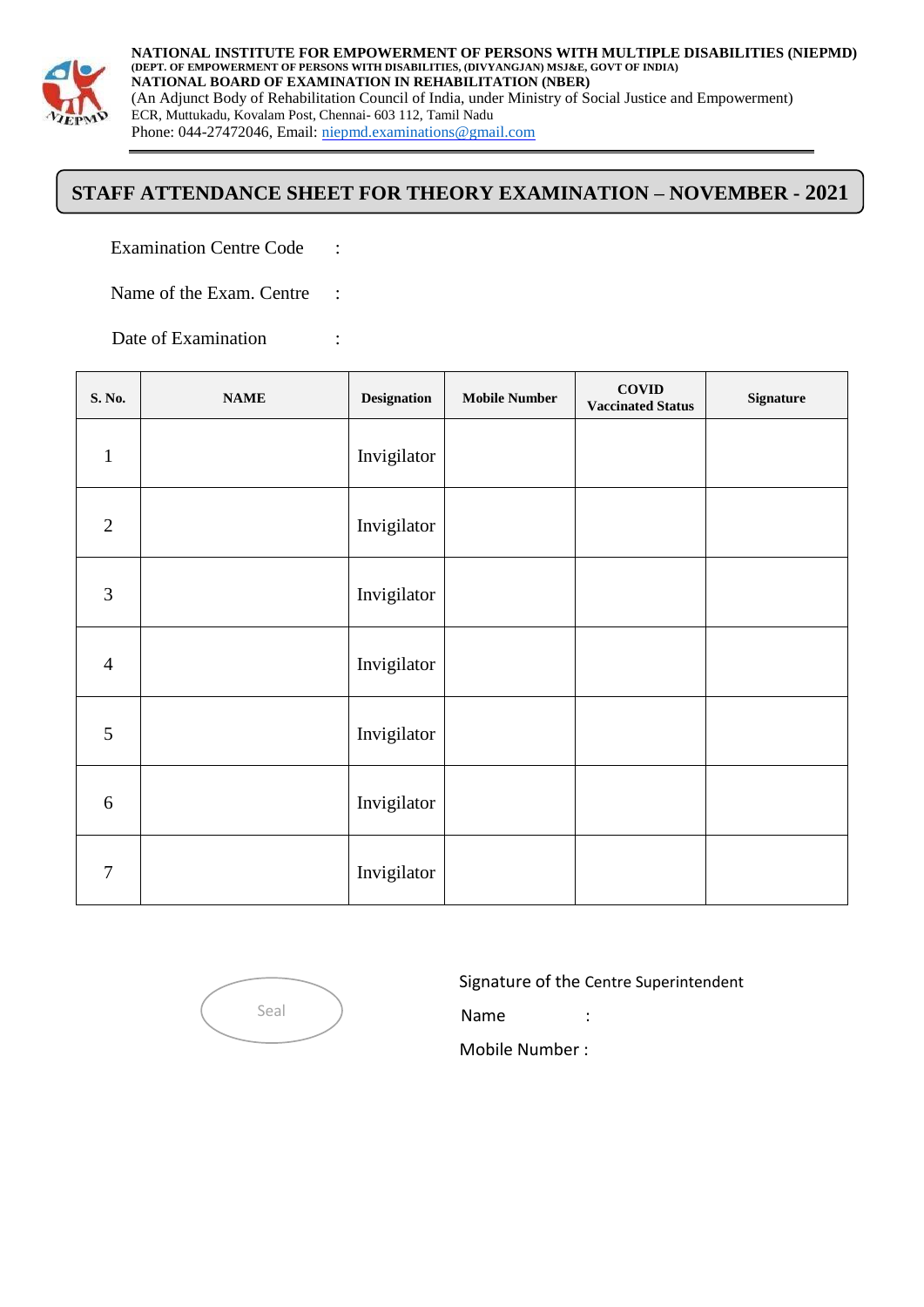

**INSTITUTE FOR EMPOWERMENT OF PERSONS WITH MULTIPLE DISABILITIES (NIEPMD) (DEPT. OF EMPOWERMENT OF PERSONS WITH DISABILITIES, (DIVYANGJAN) MSJ&E, GOVT OF INDIA) NATIONAL BOARD OF EXAMINATION IN REHABILITATION (NBER)** (An Adjunct Body of Rehabilitation Council of India, under Ministry of Social Justice and Empowerment) ECR, Muttukadu, Kovalam Post, Chennai- 603 112, Tamil Nadu Phone: 044-27472046, Email: [niepmd.examinations@gmail.com](mailto:niepmd.examinations@gmail.com)

## **STAFF ATTENDANCE SHEET FOR THEORY EXAMINATION – NOVEMBER - 2021**

Examination Centre Code :

Name of the Exam. Centre :

Date of Examination :

| S. No.         | <b>NAME</b> | <b>Designation</b>   | <b>Mobile Number</b> | <b>COVID</b><br><b>Vaccinated Status</b> | <b>Signature</b> |
|----------------|-------------|----------------------|----------------------|------------------------------------------|------------------|
| 1              |             | Technical<br>Support |                      |                                          |                  |
| $\overline{2}$ |             | Technical<br>Support |                      |                                          |                  |
| 3              |             | Technical<br>Support |                      |                                          |                  |
|                |             |                      |                      |                                          |                  |



Signature of the Centre Superintendent

Name :